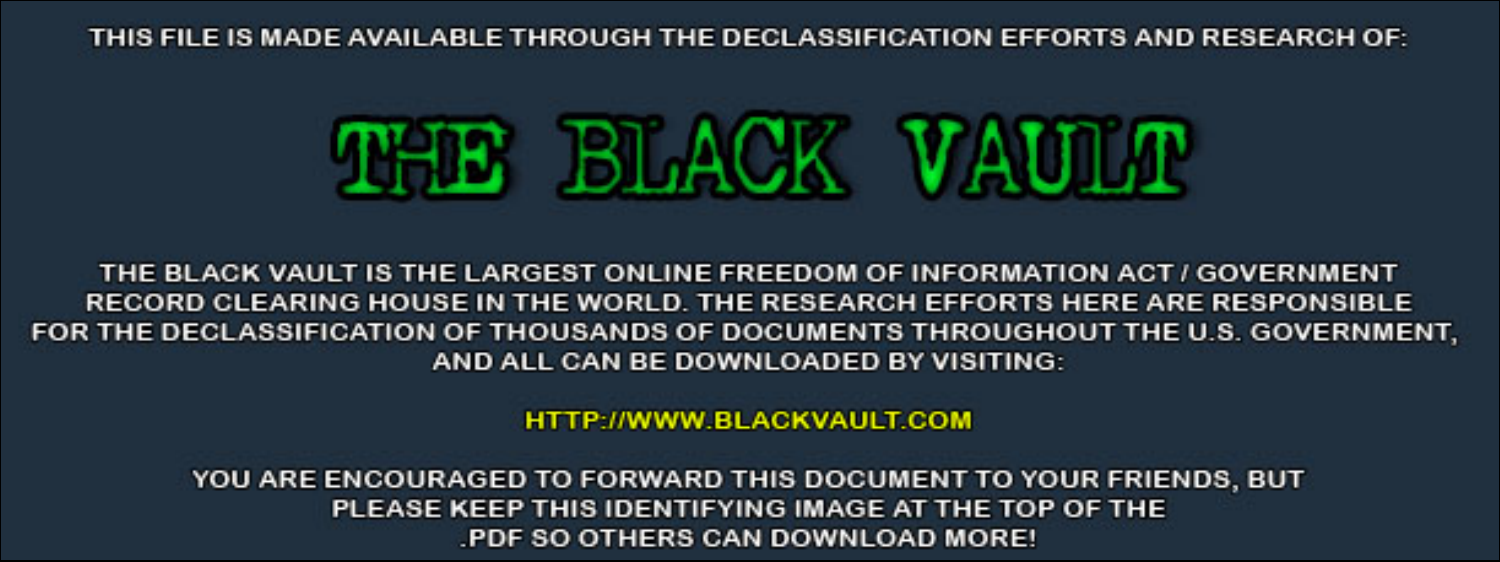SECRET/COMINT/X1

## **(U) Cryptologic Almanac 50th Anniversary Series**

## **(U) "Nothing Left to Give Up": SIGINT and the Fall of Saigon, April 1975 (Part II)**

(U) In the first part of this article, we examined the situation in South Vietnam at the beginning of 1975. Although Saigon appeared to hold a military advantage over Hanoi, there were serious problems with the effectiveness of its armed forces and their morale. Meanwhile, Saigon, which was tied to President Thieu's policy of no surrender of territory anywhere, had effectively chained its forces to a static defense that left few mobile reserves to counter a major communist assault.

(U) Communist assaults at Song Be and Ban Me Thuot had crushed the ARVN defenses. To consolidate his position and organize a counterattack on Ban Me Thuot, South Vietnamese president Thieu had ordered a withdrawal from Pleiku. But the withdrawal became a flight, and soon the entire Central Highlands fell to the communist troops. The only safe havens were the cities along the coast. They had to hold. Of primary importance was the huge port and military complex at Danang, once an American enclave. Danang also was the location of another DGTS technical center. Its loss could severely cripple the DGTS's effort to support Saigon's military.

(U) Danang would not last long at all. Even as Pleiku was being abandoned, Danang was cut off by PAVN troops advancing south along the coast. ARVN units'earmarked to bolster Danang's defenses were ordered south to Saigon. Troops of the ARVN 3rd Division, charged with holding the port, melted away, seizing boats in the harbor by which to escape. The NSA adviser to the Danang Technical Center had been ordered out by the CIA station chief. He left his personal belongings and boarded one of the last commercial flights out - it was that close.

(U) Meanwhile, the NRV organized a flight oftwo cargo planes into Danang to rescue the site's equipment and Vietnamese employees. On the tarmac of the airfield, amidst the confusion and gunfire, there occurred one of those incidents that would be etched forever in the memories and hearts of the participants. As the Americans loaded pallets of equipment, papers, and other material salvaged from the center, they were approached by a group from the center's workforce. They asked that their families be taken instead of them. With little chance to persuade the South Vietnamese to reconsider, the Americans agreed and loaded the dependent women and children onto the planes. They knew that they would never see their Vietnamese opposites again. "With tears in our eyes," as one NSA employee recalled, "we said goodbye." The planes closed their ramps, taxied down the

Declassified and approved for release by NSA on 04-10-2007 pursuant to E.O. 12958, as amended, MDR 51909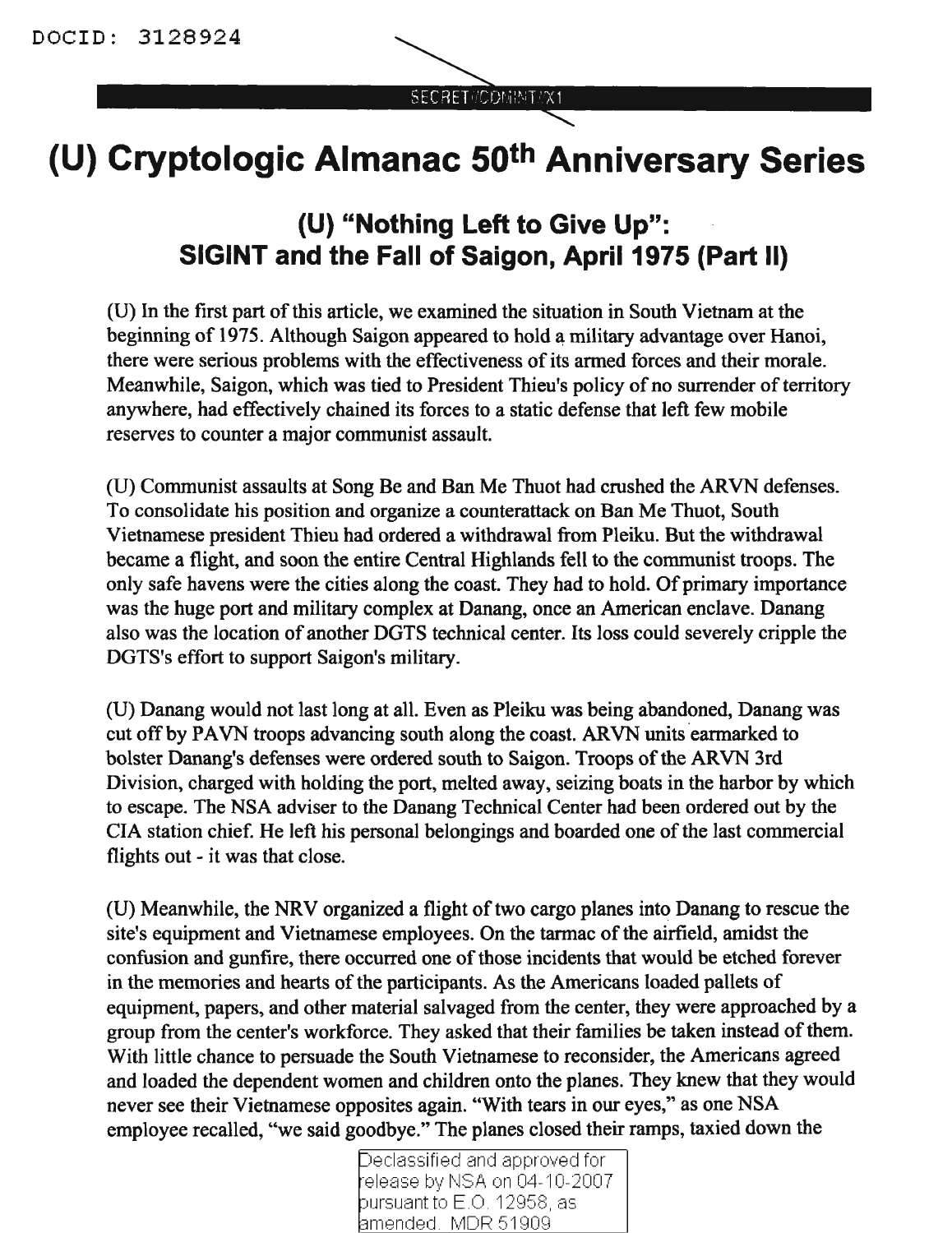runway and flew to Saigon. Later photoreconnaissance showed that the Vietnamese had returned to the center and had destroyed it rather than surrender it to the advancing PAVN forces.

(U) The focus of the campaign now turned to Saigon. Suddenly, complete victory seemed within the grasp of Hanoi's forces. Unlike in 1972, when the PAVN units seemed hesitant to exploit their initial successes, there would be no letup this time. At the PAVN forward headquarters near Loc Ninh, General Dung was joined by Le Due Tho, who had negotiated the Paris Peace Accords in March 1973 (and had refused the Nobel Prize jointly awarded him and Henry Kissinger). Tho, riding a motorcycle, arrived to oversee the last stages of the attack. A final offensive, called the Ho Chi Minh campaign, was now drawn up. General Giap sent a message from Hanoi to Dung urging that the PAVN troops be "reckless" and "like lightning."

(S/SI) Try as they could, there was little left for the Americans and their Vietnamese counterparts of the DGTS to organize. Over 600 people from the two centers and the numerous tactical units had been lost. Precious equipment was gone. The DGTS's fleet of SIGINT aircraft was down to a mere 11 planes, all vulnerable to the ubiquitous Grail missiles. Equipment could be jury-rigged, and personnel shifted, but there was little that could be accomplished with the resources at hand. To add to the problems, the head of the DGTS went into a period of long depression, locking himself in his office and refusing to come out. Therefore, it was left to one of reconstitute the DGTS in Saigon. the NRV, to  $P.L. 86-36$ 

(S//SI) Meanwhile, the North Vietnamese forces maintained the pressure on Saigon's forces. Even by late March<sup>1</sup> lhad realized that the Saigon regime was going to fall very soon. This presented three new problems: the evacuation of the Americans and their dependents, the evacuation of the key DGTS leadership, and the destruction of all of the cryptologic and COMSEC material left in South Vietnam. Key to these actions was the position of the American ambassador to South Vietnam, Graham Martin. Martin wanted to delay the evacuation of Americans as long as possible, arguing that their departure could adversely influence the South Vietnamese. So Martin refused pleas to allow the evacuation to proceed beyond the initial departure of the dependents. The remaining Americans, thirteen, represented some of the most knowledgeable cryptologists in the U.S. SIGINT system. Their continued presence and possible capture represented a potential compromise of immense proportions. It took the intervention of the director, NSA, Lieutenant General Lew Allen, along with the Director of Central Intelligence, William Colby, to convince Ambassador Martin to let this last group leave on 23 April. Eventually, too, the leadership of the DGTS would escape South Vietnam. Most got out just a few days before Saigon fell.

~Regarding the destruction ofCOMSEC and cryptologic material and equipment, certain writers, such as James Bamford in Body of Secrets, have claimed that this loss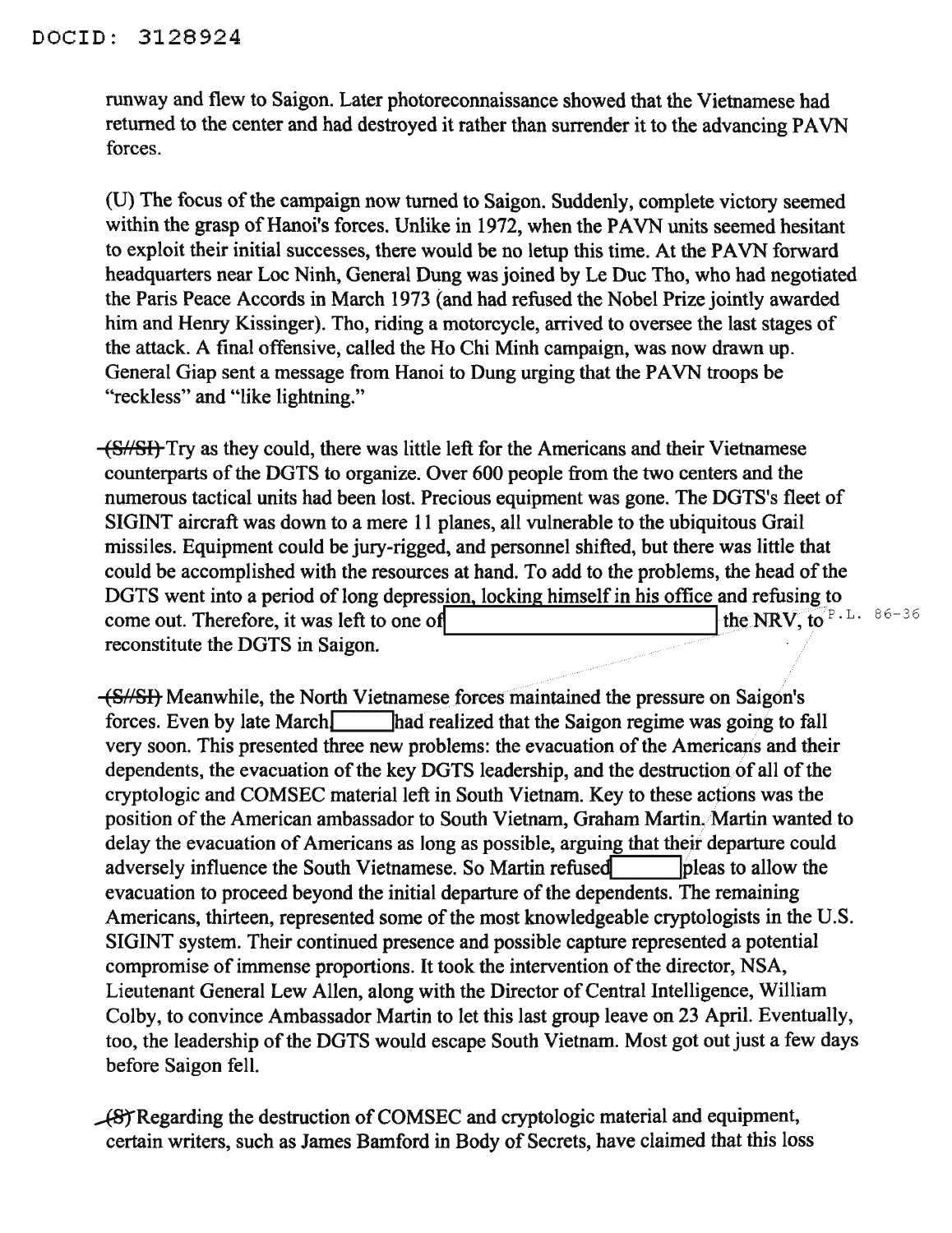constituted a major compromise. This simply was not true. All current or sensitive equipment and material had been removed or destroyed by the Americans and South Vietnamese. However, a large amount of material, mostly South Vietnamese codes, ciphers, and keying material was lost. Also, a substantial amount of crypto-equipment, such as M-209 cipher devices and tactical secure speech gear such as the KY-8 (Nestor), was lost. However, an NSA survey correctly assessed the potential for compromise as negligible as a result of these losses. The South Vietnamese crypto-material had no cryptographic relationship to U.S. systems. As for the equipment, it was either vintage, and no longer used by the United States, as in the case of the M-209, or, like the tactical secure speech equipment, many sets had already been lost during the war.

 $-$ (S//Sf) By mid-April the evacuation plans were in effect for Americans and key South Vietnamese personnel. A task force assembled off the coast. President Ford ordered a plan for evacuation, Frequent Wind, to be prepared. SIGINT had to answer two questions: What would be the North Vietnamese reaction to the evacuation, and would the South Vietnamese try to interfere with the departing Americans? Cryptologic support consisted of coverage by eight land-based field sites, led by the army station in Thailand. Aerial collection missions started up. The RC-135 (Combat Apple) flights went to 24-hour coverage. The Navy added its P-3 (Big Look) mission on a 16-hour basis. flights, which used a modified U-2 (TR-I) reconnaissance aircraft, became an integral part ofFrequent Wind. It was used to monitor and relay the rescue helicopter pilot's communications. Analysts at the ground site of the downlink at

could listen to the American pilots and issue short spot-type reports which were distributed to the Commander-in-Chief Pacific (CINCPAC), Admiral Noel Gayler.  $\sum_{E}$ <sub>EO 1.4. (c)</sub>

(U) By 21 April the last bastion before Saigon, Xuan Loc, fell. Five days went by as the  $\mathbb{P}^{1.5}$ . 86-36 North Vietnamese maneuvered units into position for the final assault. On 26 April the final attack began. On 29 April, President Ford ordered Frequent Wind into motion. Over the next day and a half, some 7,000 people were evacuated by helicopter to the task force waiting offshore. By and large, the rescue went without incident. Except for an occasional stray round or missile, the South Vietnamese and North Vietnamese left the helicopters alone. The last contingent of cryptologists. and two communicators, left late on 29 April. Ambassador Martin left early in the morning of 30 April. As his chopper pulled away, the pilot broadcast the codeword "Tiger" to announce his departure. In a last bit of irony, the North Vietnamese radio monitors also heard the transmission at the same time and informed General Dung that the American ambassador was gone.

(D) That afternoon, the last president of South Vietnam, Duong Van Minh, surrendered what was left of his administration to a junior officer from the PAVN. "We have been waiting to tum over the government to you," he said. The PAVN officer replied, "You have nothing left to tum over."

[(U£,£fOUO) Robert J. Hanyok, Center for Cryptologic History, rjhanyo, 972-2893s]